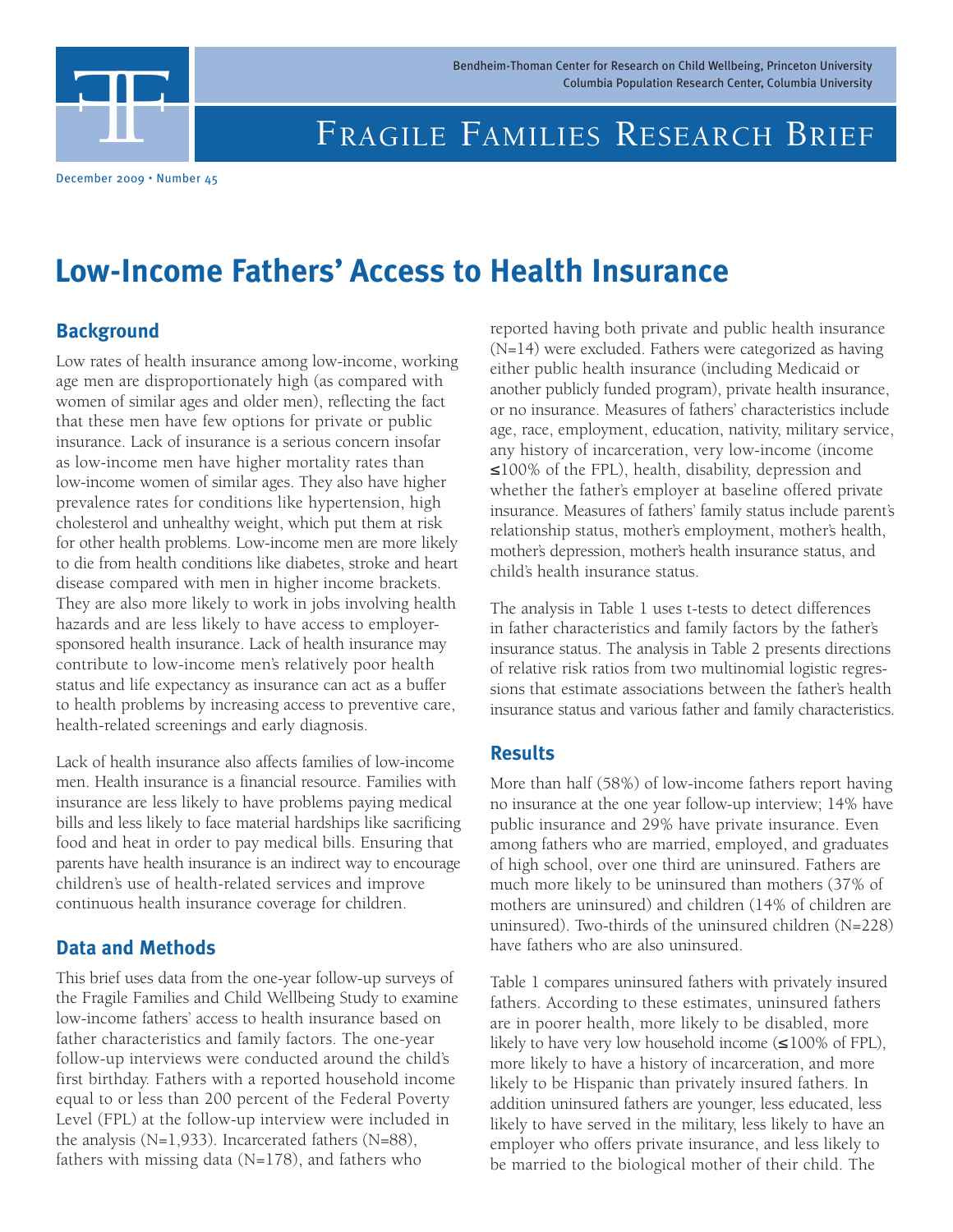|                                            | <b>Private vs Uninsured</b> | <b>Public vs. Uninsured</b> |
|--------------------------------------------|-----------------------------|-----------------------------|
| <b>Father's Characteristics</b>            |                             |                             |
| <b>Suboptimal Health</b>                   | $(-)$                       | $\qquad \qquad -$           |
| <b>Disabled</b>                            | $(-)$                       | $(+)$                       |
| Depressed                                  |                             |                             |
| Age                                        | $(+)$                       | $(+)$                       |
| Education (at least HS diploma)            | $(+)$                       | $(+)$                       |
| Immigrant                                  |                             | $(-)$                       |
| <b>Military Experience</b>                 | $(+)$                       |                             |
| <b>Baseline Employer Offered Insurance</b> | $(+)$                       | $\overline{\phantom{0}}$    |
| <b>Incarceration History</b>               | $(-)$                       |                             |
| Income ≤ 100% FPL                          | $(-)$                       |                             |
| Race                                       |                             |                             |
| <b>Black</b>                               |                             | $(+)$                       |
| Hispanic                                   | $(-)$                       | $(-)$                       |
| White and Other                            |                             |                             |
| Employment                                 |                             |                             |
| Full-time                                  | $(+)$                       | $\qquad \qquad -$           |
| Part-time                                  | $(-)$                       |                             |
| Unemployed                                 | $(-)$                       |                             |
| <b>Family's Characteristics</b>            |                             |                             |
| Mother's Suboptimal Physical/Mental Health |                             | $(-)$                       |
| <b>Child Suboptimal Health</b>             | $(-)$                       | $\overline{\phantom{0}}$    |
| Mother Employed                            | $(+)$                       |                             |
| Mother has Public Insurance                | $(-)$                       | $(+)$                       |
| Mother has Own Private Insurance           | $(+)$                       |                             |
| <b>Relationship Status</b>                 |                             |                             |
| Married                                    | $(+)$                       |                             |
| Cohabiting                                 | $(-)$                       |                             |
| <b>Neither Married Nor Cohabiting</b>      | $(-)$                       | $\left(\text{-}\right)$     |

**Table 1: Differences in Father Characteristics and Family Factors by Father's Health Insurance Status**

*Associations denoted in parentheses are significant at 5%.*

biological mothers are more likely to have public insurance, less likely to be employed and more likely to have a child with suboptimal health.

Table 1 also compares uninsured fathers with publicly insured fathers. Uninsured fathers are younger, less educated, less likely to be disabled, less likely to live with the biological mother, less likely to be Black, more likely to be Hispanic, and more likely to be foreign born than publically insured fathers. The biological mothers are more likely to have suboptimal health (physical and mental), and less likely to be publically insured.

Table 2 shows associations between father's health insurance status and various father and family characteristics. According to Table 2, the following factors are positively associated with fathers having private insurance (versus

being uninsured): age, being offered private insurance by employer at baseline, employment (full/ part time), being married to child's mother, and mother having her own private insurance. Negative associations with private insurance (versus being uninsured) include being foreignborn, having any incarceration history, having a household income less than or equal to 100 percent of the FPL and mother having public insurance. For public insurance (versus no insurance) positive associations include being disabled, being married or cohabitating with the child's mother, mother being employed, and mother having public insurance. Negative factors include being in suboptimal health, being foreign-born, and mother having suboptimal physical or mental health. Several factors do not show significant associations with father's insurance status, including fathers' education, race, military service, depression and child's suboptimal health.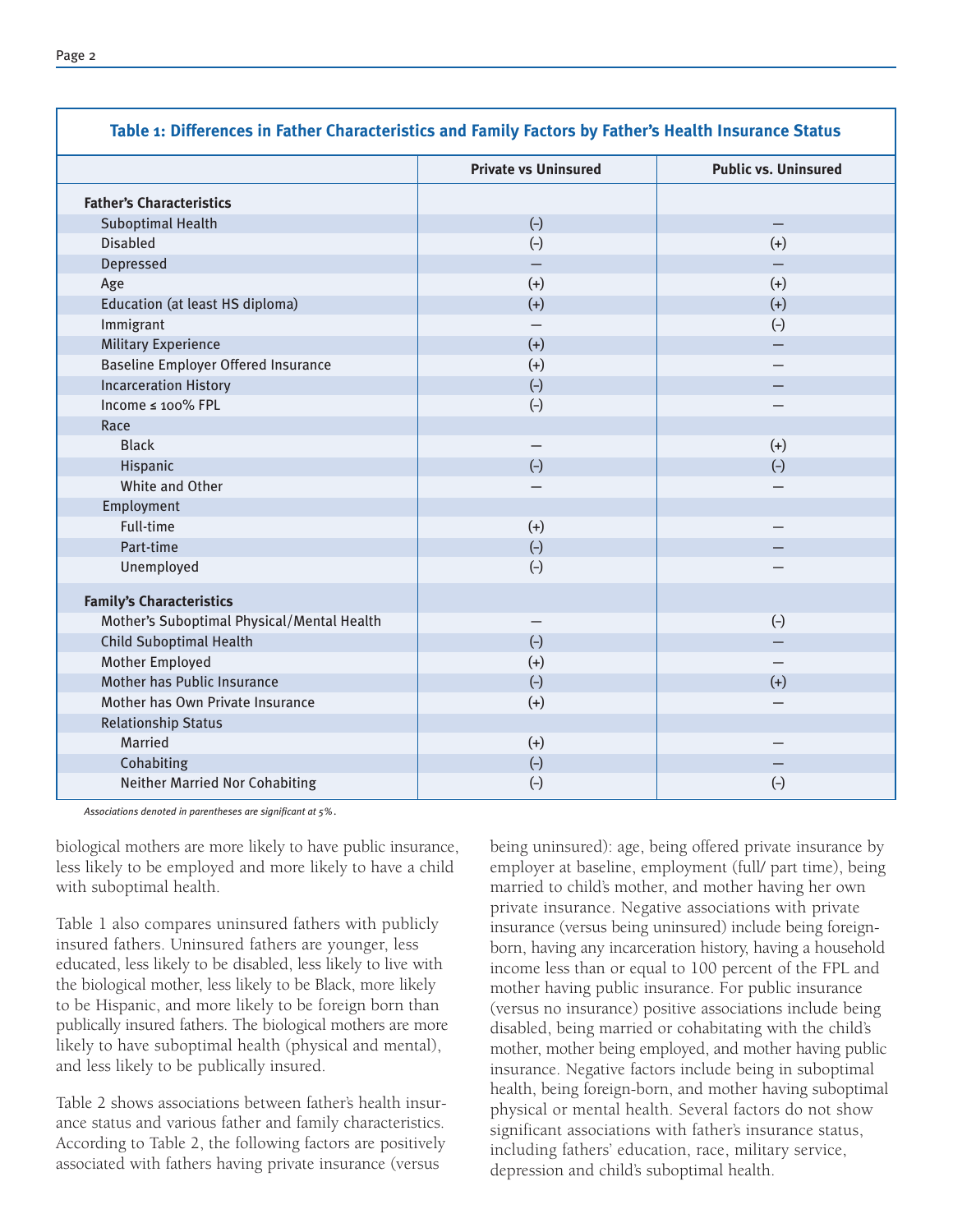|                                            | <b>Private vs Uninsured</b> | <b>Public vs. Uninsured</b> |
|--------------------------------------------|-----------------------------|-----------------------------|
| <b>Father's Characteristics</b>            |                             |                             |
| <b>Suboptimal Health</b>                   |                             | $(-)$                       |
| <b>Disabled</b>                            |                             | $(+)$                       |
| Age                                        | $(+)$                       |                             |
| Immigrant                                  | $(-)$                       | $(-)$                       |
| <b>Baseline Employer Offered Insurance</b> | $(+)$                       |                             |
| <b>Incarceration History</b>               | $(-)$                       |                             |
| Income ≤ 100% FPL                          | $(-)$                       |                             |
| Employment                                 |                             |                             |
| Full-time                                  | $(+)$                       |                             |
| Part-time                                  | $(+)$                       |                             |
| <b>Family's Characteristics</b>            |                             |                             |
| Mother's Suboptimal Physical/Mental Health |                             | $(-)$                       |
| Mother Employed                            |                             | $(+)$                       |
| Mother has Public Insurance                | $(-)$                       | $(+)$                       |
| Mother has Own Private Insurance           | $(+)$                       |                             |
| <b>Relationship Status</b>                 |                             |                             |
| Married                                    | $(+)$                       | $(+)$                       |
| Cohabiting                                 |                             | $(+)$                       |

#### **Table 2: Associations Between Father Insurance Status and Father Characteristics and Family Factors**

*Associations denoted in parentheses are significant at 5%.*

State variables (not shown) also predict fathers' insurance status; specifically low income fathers in Pennsylvania are three times more likely to have public insurance than low income fathers in Texas. Given the small number of states in the sample (only 15), this finding is only suggestive of ways in which the public sector may be able to positively affect low-income men's access to insurance.

#### **Conclusions and Policy Implications**

This study documents the widespread lack of health insurance among low-income fathers. Only 1 in 7 fathers have public insurance and more than half are uninsured. Even among low-income fathers who are married, employed, and graduates of high school, a sizable proportion are uninsured. Not only does the lack of insurance create problems for fathers, it also may affect children's access to insurance. A large percentage of uninsured children have uninsured fathers. Low-income fathers are less likely to have jobs that offer private insurance options. Moreover, even when their employers offer cost-sharing private

insurance plans, low-income fathers may still have difficulty affording insurance.

This analysis shows that father's suboptimal health is negatively associated with having public insurance whereas fathers' disability is positively associated with public insurance, suggesting that fathers only receive public insurance when their health deteriorates enough to qualify as disabled.

This brief indicates the need for broad policy changes for health insurance. State differences in insurance status suggest that the public sector has power to address the lack of insurance coverage for fathers. In addition, policies that expand eligibility of public insurance for parents are likely to increase children's coverage. Changes in policy that relate to employer cost sharing insurance options, including making insurance more affordable for parents and making cost-sharing insurance options readily available in low paying occupations, are necessary for increasing coverage for this population.

#### **RECENT WORKING PAPERS**

Please visit http://crcw.princeton.edu/publications/publications.asp for a list of Working Papers authored by the Center for Research on Child Wellbeing (CRCW) faculty and research associates.